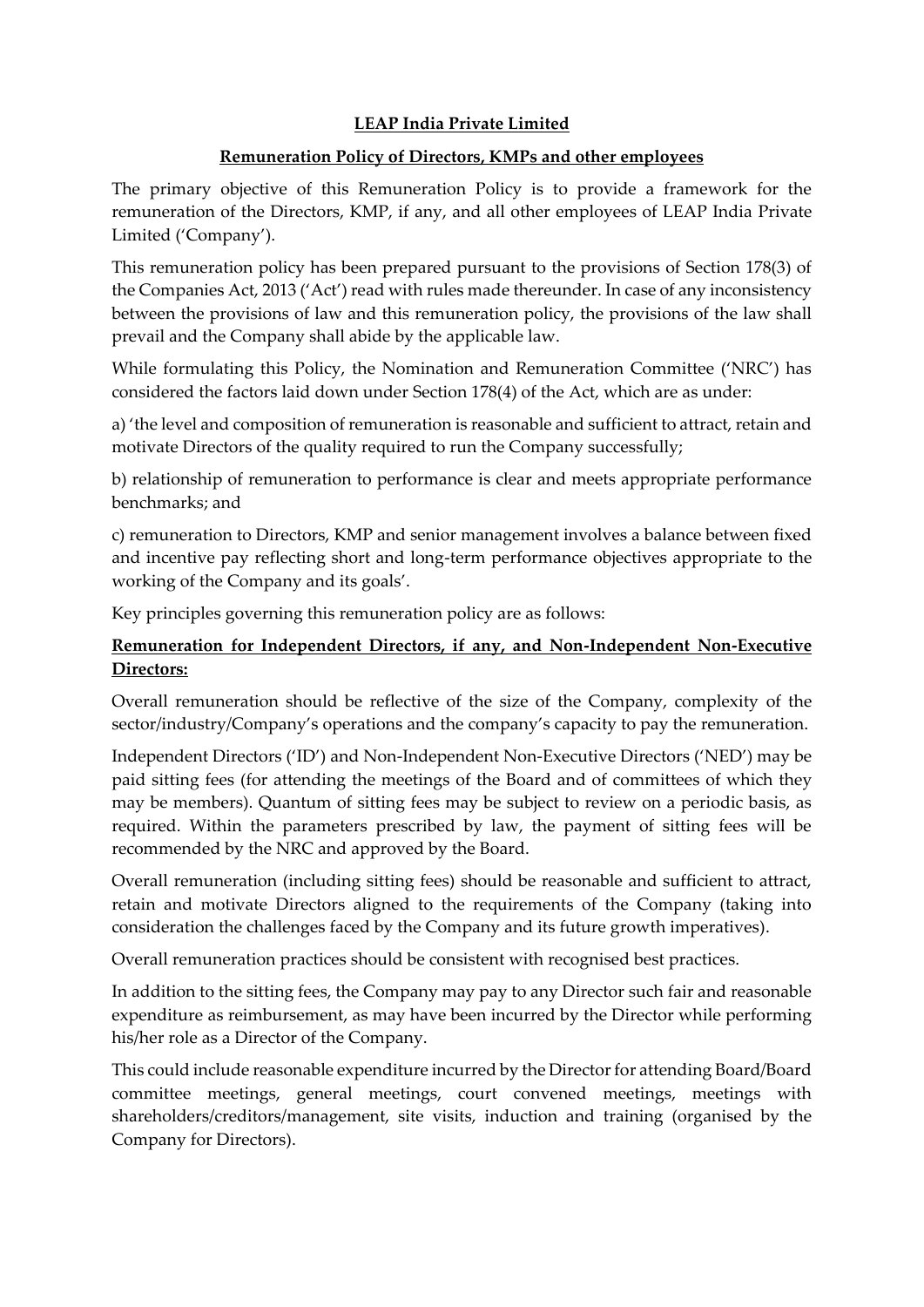# **Remuneration for Managing Director (MD)/Executive Directors (EDs)/KMP/rest of the employees:**

The extent of overall remuneration should be sufficient to attract and retain talented and qualified individuals suitable for every role. Hence remuneration should be:

- Market competitive (market for every role is defined as companies from which the Company attracts talent or companies to which the Company loses talent);
- Based on the role played by the individual in managing the Company including responding to the challenges faced by the Company;
- Reflective of size of the Company, complexity of the sector/ industry/company's operations and the Company's capacity to pay;
- Consistent with recognised best practices; and
- Aligned to any regulatory requirements
- In terms of remuneration mix or composition:
	- The remuneration mix for the MD/EDs shall be as per the terms approved by the Board of Directors and/or shareholders, if required as per applicable laws, as may be required as recommended by the NRC. In case of any change, the same would require the approval of the Board of Directors and/or shareholders, if required as per applicable laws, as may be the case on the recommendations of the NRC.
	- Basic/fixed salary is provided to all employees to ensure that there is a steady income in line with their skills and experience.
	- In addition to the basic/fixed salary, the Company may provide employees with certain perquisites, allowances and benefits to enable a certain level of lifestyle and to offer scope for savings and tax optimisation, where possible. The Company may also provide all employees with a social security net (subject to limits) by covering medical expenses and hospitalisation through re-imbursements or insurance cover.
	- In addition to the basic/fixed salary, benefits, perquisites and allowances as provided above, the Company may provide MD/EDs such remuneration by way of bonus/performance linked incentive as may be determined by the Board of Directors and/or shareholders, if applicable.
	- The Company may provide the rest of the employees a performance linked bonus and/or performance linked incentive and/or long-term incentive as applicable. The performance linked bonus/performance linked incentive would be driven by the outcome of the performance appraisal process.
	- The remuneration, performance appraisal and rewards to KMPs, if any, and other employees, shall be in line with the stated objectives.
	- The annual increments for the KMPs, if any, and other employees shall be linked to their overall performance and as decided in consultation with their reporting managers and Human Resources Department.
- Remuneration payable to Director for services rendered in other capacity:

The remuneration payable to the Directors shall be inclusive of any remuneration payable for services rendered by such Director in any other capacity unless:

a) The services rendered are of a professional nature; and

b) The NRC is of the opinion that the Director possesses requisite qualification for the practice of the profession.